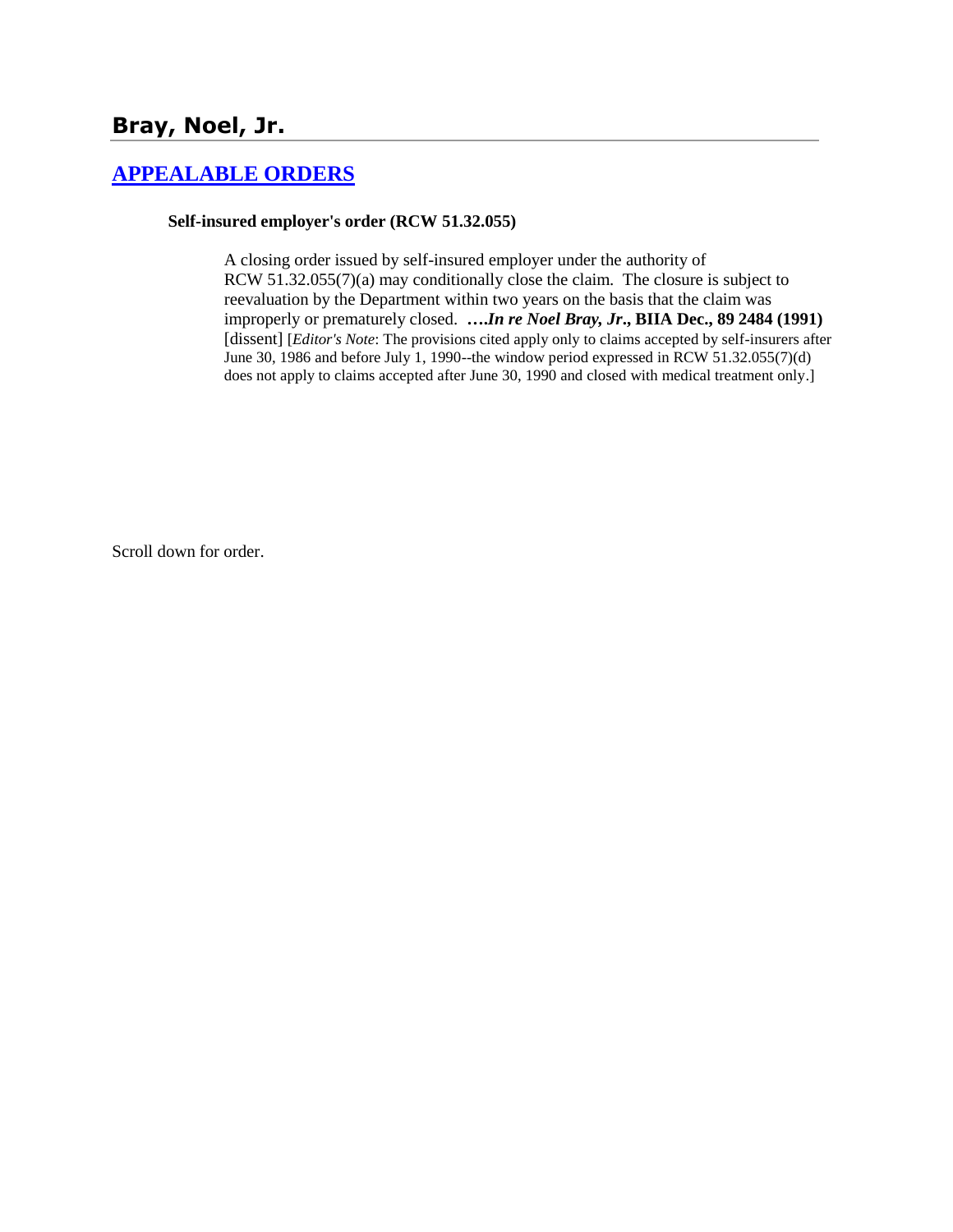### **BEFORE THE BOARD OF INDUSTRIAL INSURANCE APPEALS STATE OF WASHINGTON**

**)**

**IN RE: NOEL I. BRAY, JR. ) DOCKET NOS. 89 2484 & 89 2484-A**

**CLAIM NO. T-167975 ) DECISION AND ORDER**

APPEARANCES:

Claimant, Noel I. Bray, Jr., by Minnick & Hayner, per Daniel J. Hess

Self-Insured Employer, Louisiana Pacific Corporation, by Hall & Keehn, per Thomas G. Hall

This decision involves the claimant's appeal and the self-insured employer's cross-appeal. Docket No. 89 2484 is an appeal filed by the claimant, Noel I. Bray, Jr. on June 12, 1989 and Docket No. 89 2484-A is a cross-appeal filed by the self-insured employer on July 12, 1989. Both appeals are from an order of the Department of Labor & Industries dated April 10, 1989 affirming an order dated January 4, 1989 which denied the claimant's application to reopen his claim for aggravation of condition on the basis that there was no adequate medical evidence establishing that the claimant's current condition was related to the industrial injury. **REVERSED AND REMANDED**.

# **DECISION**

Pursuant to RCW 51.52.104 and RCW 51.52.106, this matter is before the Board for review and decision on a timely Petition for Review filed by the claimant to a Proposed Decision and Order issued on May 24, 1990, in which the order of April 10, 1989 was reversed and the claim remanded with direction to deny the claimant's application to reopen his claim and to deny responsibility for the claimant's low back condition.

The Board has reviewed the evidentiary rulings in the record of proceedings and finds that no prejudicial error was committed and said rulings are hereby affirmed.

The claimant's appeal was presented and tried as an aggravation case. The employer's crossappeal presented the issue of whether the Department order of April 10, 1989 should have not only denied the aggravation application, but also expressly denied responsibility for Mr. Bray's low back condition as unrelated to the industrial injury. Our industrial appeals judge determined that Mr. Bray's condition, causally related to his industrial injury of January 4, 1988, did not objectively worsen between June 2, 1988 and April 10, 1989 and that Mr. Bray's low back condition was not caused or aggravated by the industrial injury. We have granted review to examine an underlying issue, i.e.,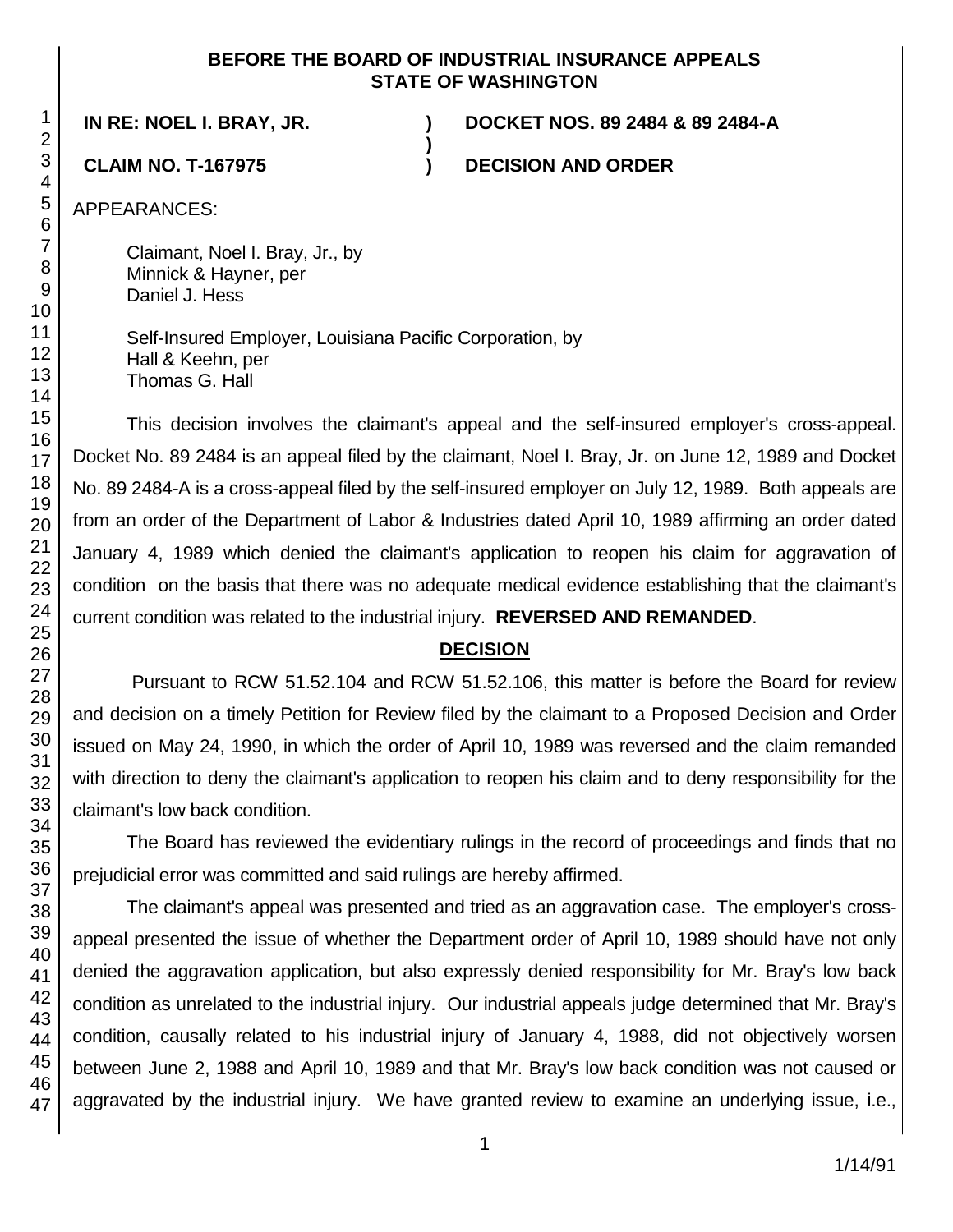whether the order issued by the self-insured employer which first closed the claim became a final, res judicata, order? If the self-insured employer's order did not become final, what impact does that have with respect to the issues raised by these appeals?

RCW 51.32.055(7)(a) provides that claims accepted by self-insured employers after June 30, 1986 and before July 1, 1990, which involve only medical treatment and/or payment of temporary disability compensation, may be closed by the self-insured employer in a manner prescribed by Department rules. RCW 51.32.055(7)(c) provides:

> Upon closure of claims under (a) of this subsection the self-insurer shall enter a written order, communicated to the worker and the department self-insurance section, which contains the following statement clearly set forth in bold face type: 'This order constitutes notification that your claim is being closed with medical benefits and temporary disability compensation only as provided, and with the condition you have returned to work with the self-insured employer. If for any reason you disagree with the conditions or duration of your return to work or the medical benefits or the temporary disability compensation that has been provided, you may protest in writing to the department of labor and industries, self- insurance section, within sixty days of the date you received this order.' In the event the department receives such a protest the self-insurer's closure order shall be held in abeyance. The department shall review the claim closure action and enter a determinative order as provided for in RCW 51.52.050.

# RCW 51.32.055(7)(d) provides:

If within two years of claim closure the department determines that the self-insurer has made payment of benefits because of clerical error, mistake of identity, or innocent misrepresentation, or the department discovers a violation of the conditions of claim closure, the department may require the self-insurer to correct the benefits paid or payable. This paragraph shall not limit in any way the application of RCW 51.32.240.

Wac 296-15-070(4)(b) requires self-insured employers, upon closure of a medical only claim, to issue an order on a form prescribed by the Department, entitled "self-insurer's claim closure order and notice (LI-207-20)." WAC 296-14-400 provides: "When a claim has been closed by the department or self-insurer for sixty days or longer, the worker must file a written application to reopen the claim."

In two previous decisions, we have looked at the "finality" of closing orders issued by selfinsured employers pursuant to RCW 51.32.055. In re Grace Kiser, Dckt. Nos. 88 0710 & 88 2049 (March 8, 1990); In re Valerie A. Rye, Dckt. No. 89 3010 (August 2, 1990). In Kiser, the worker telephoned the employer's representative within 60 days of receiving the self-insured closing order and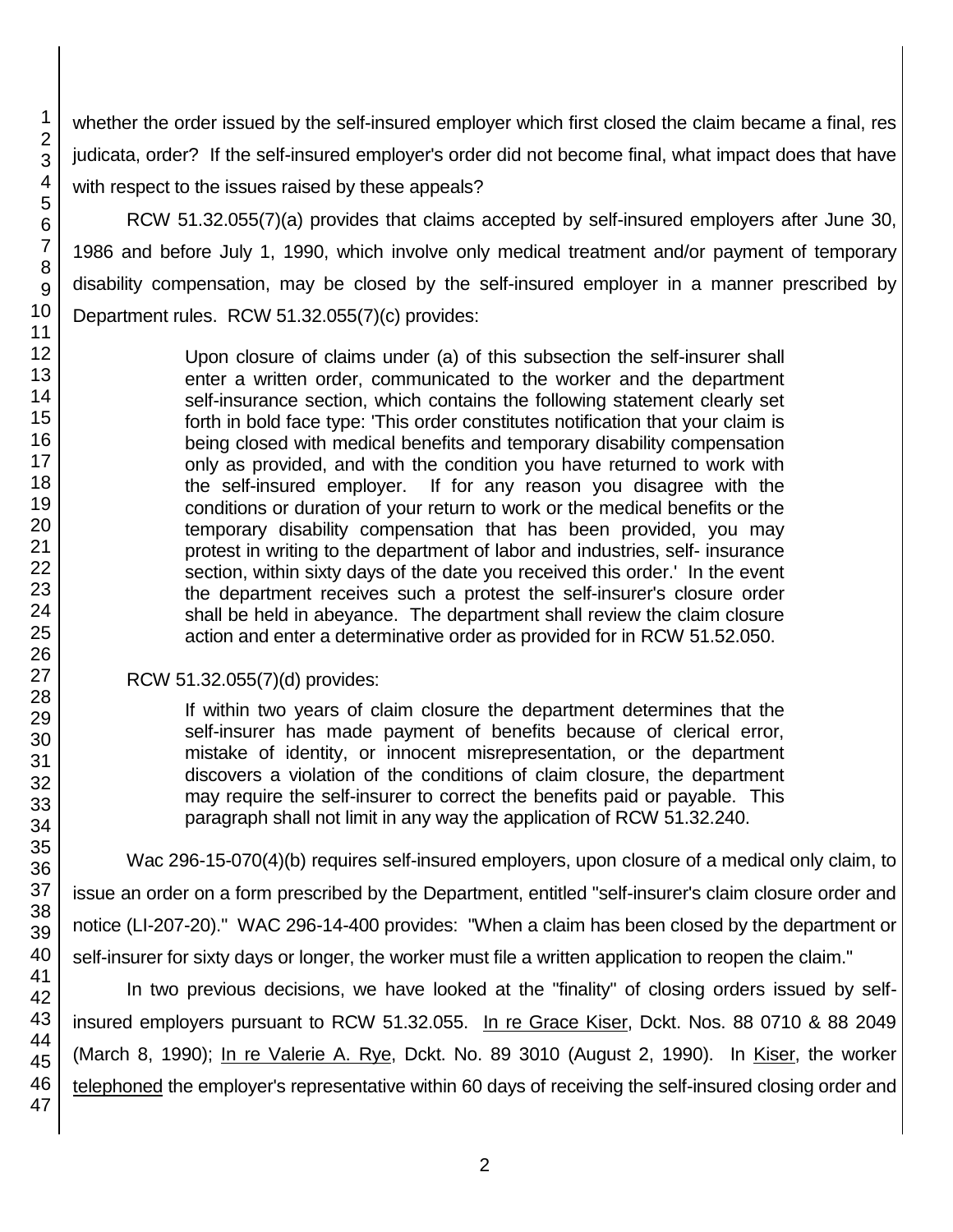protested the closure of her claim. The self-insured order contained the statutory notification language, but also specifically advised Ms. Kiser that if she had any questions regarding the order, she should contact the employer representative at the telephone number on the reverse side of the order. Thus, the claimant in Kiser was merely complying with the explicit advice given on the order. Both the Department and the self- insured employer treated the claimant's telephone call as a protest under RCW 51.32.055(7)(c) and, as required by that provision, a Department determinative order was issued in response to that protest. Under those circumstances, we agreed that the claimant was not required to file a written protest within 60 days of receiving the self-insured employer's order. The oral protest was sufficient.

In Rye, our discussion of the finality of a self-insured order was dicta, since we concluded that the self-insured order was not communicated to the claimant. In any event, as soon as Ms. Rye learned of the claim closure, she wrote to the self-insured employer, saying she would appreciate "your completing whatever is necessary to rectify the 'closed' status of this claim". Rye, at 5. At the self-insured employer's direction, Ms. Rye then filed an aggravation application. We held that that aggravation application should be construed as a timely protest under RCW 51.332.055(7)(c).

The Kiser and Rye decisions began to grapple with the question of whether, and to what extent, a self insured order becomes final. However, neither decision addressed the factual scenario presented by the current appeal. Mr. Bray's claim was filed on January 21, 1988. On June 2, 1988, the self-insured employer entered its claim closure order. No protest was filed by the claimant nor is any contention made that he did not receive the closure order. Rather, on December 12, 1988 an aggravation application dated December 7, 1988 was filed on Mr. Bray's behalf.

The self-insured employer order entered on June 2, 1988 was not initially made part of our record. In fact, the microfiche of the Department file provided to us when the appeal was filed contained only a copy of the address side of that order. The reverse side which contains the notification language had been omitted. The self-insured employer has provided a copy of both sides of the order at our request and it now becomes a part of our record.

The Employer's Supplemental Brief states that a copy of the aggravation application is attached and incorporated by reference. However, that document was not actually attached. We have therefore taken the liberty of copying the aggravation application from the microfiche of the Department file and it is hereby made part of the record.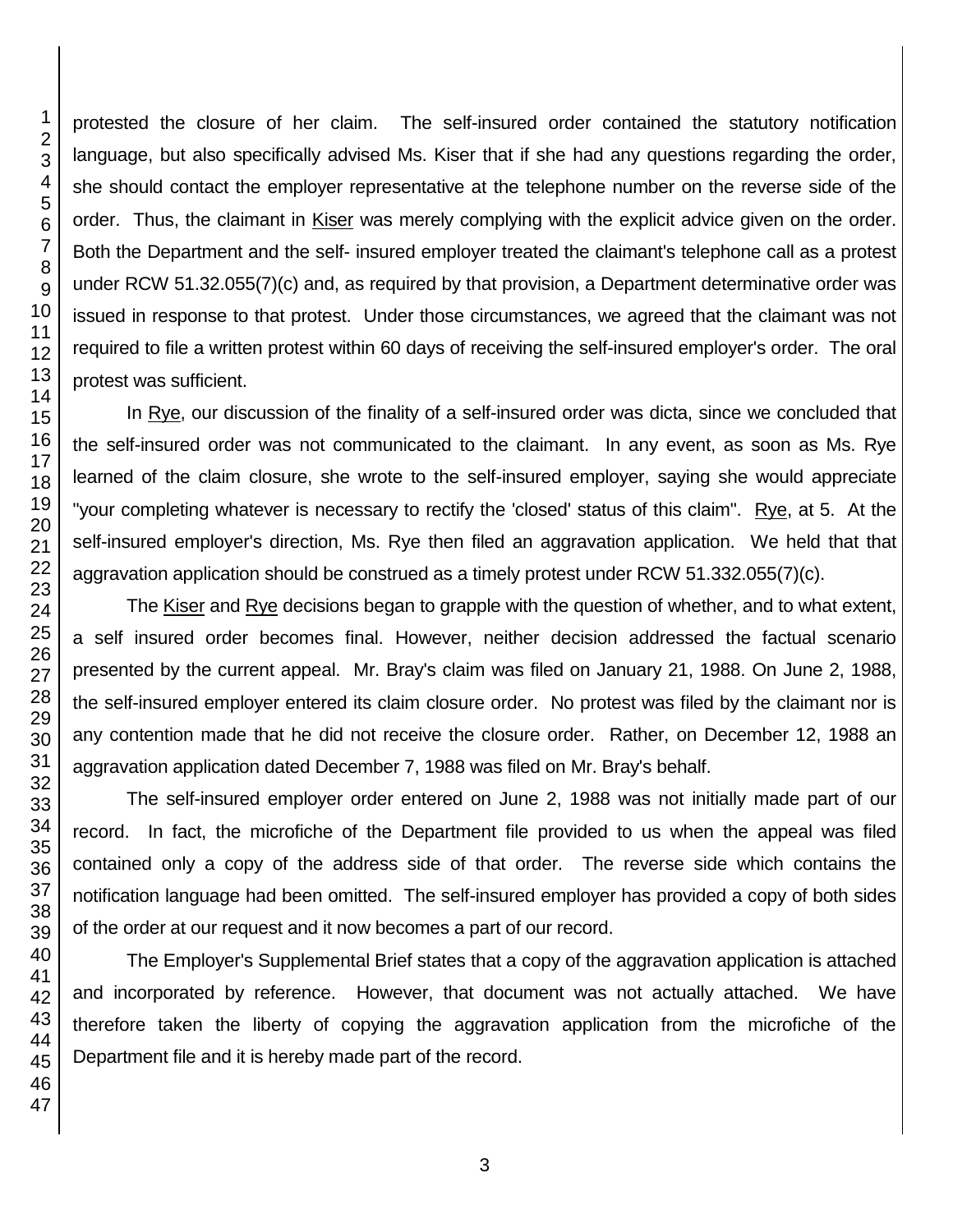The June 2, 1988 self-insured order was typed on form LI-207-20, Claim Closure Order and Notice, pursuant to WAC 296-15-070(4)(b). The order stated that Mr. Bray's claim was closed with medical benefits only as provided, and "[a]ny question you might have regarding this Order and Notice, please contact the Employer Representative on the reverse side". The order also stated:

> [A]ny protest or request for reconsideration of this order must be made in writing to the Department of Labor and Industries in Olympia within 60 days. A further, appealable order will follow such a request. Any appeal from this order must be made to the Board of Industrial Insurance Appeals, Olympia, within 60 days from the date this order is communicated to the parties, or the same shall become final.

The information provided to Mr. Bray by the form Order and Notice is confusing, and certainly does not follow literally the notification language provided for in RCW 51.32.055(7)(c). He is notified on the one hand that if he has any questions he can contact, presumably by phone, the employer representative. See, Kiser. There is no time limit imposed on such contact. But he is also told a protest must be made in writing to the Department within 60 days. There is no indication Mr. Bray will forfeit his ability to protest the order if he fails to act in 60 days. The notification language informs him only that the further appealable order issued by the Department following a protest will become final if it is not timely appealed to the Board.

However, our primary focus is not this inconsistency in the notification language. In Porter v. Dep't of Labor & Indus., 44 Wn.2d798, 271 P.2d 429 (1954), the court held that the notification language on an order is merely a warning of the statutory requirements relative to appeals. A variation between the language required by the statute and the notification language printed on an order is not "particularly important" unless the appellant was misled to his prejudice in the preparation of prosecution of his appeal. Porter, at 800-801.<sup>1</sup> Mr. Bray is not contending that he relied to his detriment on the admittedly conflicting notification language contained on the June 2, 1988 selfinsured order.

Thus, in this appeal, our focus is not on the inconsistent language contained on the Department-prescribed form LI-207-20, but rather on the interplay between RCW 51.32.055(7)(c) and (d), which are quoted above. Based on RCW 51.32.055(7)(c), we conclude that the June 2, 1988 selfinsured order closed Mr. Bray's claim, at least conditionally, in the absence of a timely protest.

l

 $1$  In Kiser, the claimant was misled, to her potential detriment. The claimant there relied on the notification language and telephoned the self-insured employer representative rather than filing a written protest.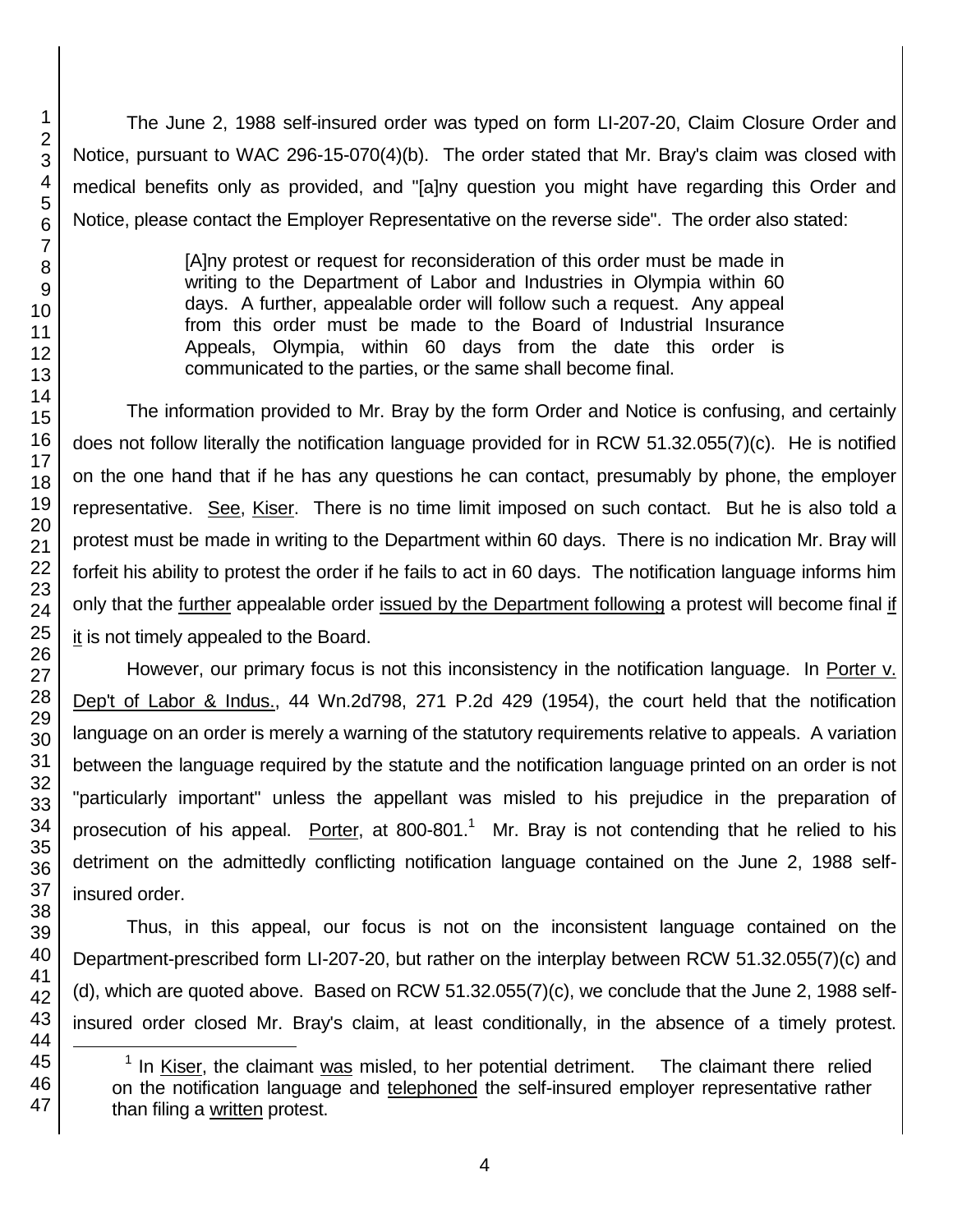However, when he filed his application to reopen his claim six months later, well within the two year "window period" allowed by RCW 51.32.055(7)(d), the Department could and should have evaluated whether the original closing was proper. If there is no evidence that a claim had been improperly or prematurely closed, then the Department should process an aggravation application like any other, requiring that there be objective medical evidence establishing a worsening of the industrially-related condition or conditions. But, if there is evidence that the claim was improperly or prematurely closed, the Department is obligated under RCW 51.32.055(7)(d) to correct that error.

This interpretation is supported not only by the explicit language of RCW 51.32.055(7)(d), but also by the legislative history. Subsections (7)(a)-(d) were added to RCW 51.32.055 by Laws of 1986, ch. 55 § 1, p 181 (ESHB 1581). The Floor Synopsis of SHB 1581 notes that: "The Department is given authority to correct any error within two years of closure, including benefits paid or unpaid." (Emphasis added) Under the heading "Why it is needed", the following explanation is given: "With proper safeguards, as provided in the bill, prompt closure of uncomplicated, undisputed claims can reduce costs." (Emphasis added) See, also, Laws of 1986, ch. 55 § 2, which required the Department to conduct a special study of "the program established by section 1 of this act", i.e., the new subsections (7)(a)-(d) added to RCW 51.32.055. There is no question that the legislature intended that the Department should closely monitor self-insured claim closures and correct any errors which might have been made, either on the claimant's or the employer's behalf. That is precisely why the two year window period was created and why the self-insured employer was required by RCW 51.32.055(7)(a) and WAC 296-15-070(4)(b) to notify the Department of all medical only claim closures.

We turn, then, to the evidence presented in this appeal. On January 4, 1988, Mr. Bray climbed a stepladder at work to replace a switch. After removing the switch, he turned and stepped down onto icy, snow-covered asphalt. When his feet slipped out from under him, he fell, striking his rear end and the back of his head.

The self-insured employer presented no medical evidence, but suggests the following interpretation of claimant's medical witnesses' testimony: The original treating chiropractor, Dr. George Wenham, diagnosed only cervical and upper back conditions as causally related to the industrial injury. On February 12, 1988, one month after the initial visit of January 12, 1988, Mr. Bray presented with right hip and low back complaints. Although Dr. Wenham treated claimant for those complaints during the next three visits, he did not ultimately change his diagnosis of the conditions causally related to the industrial injury. The evaluation and treatment which the claimant received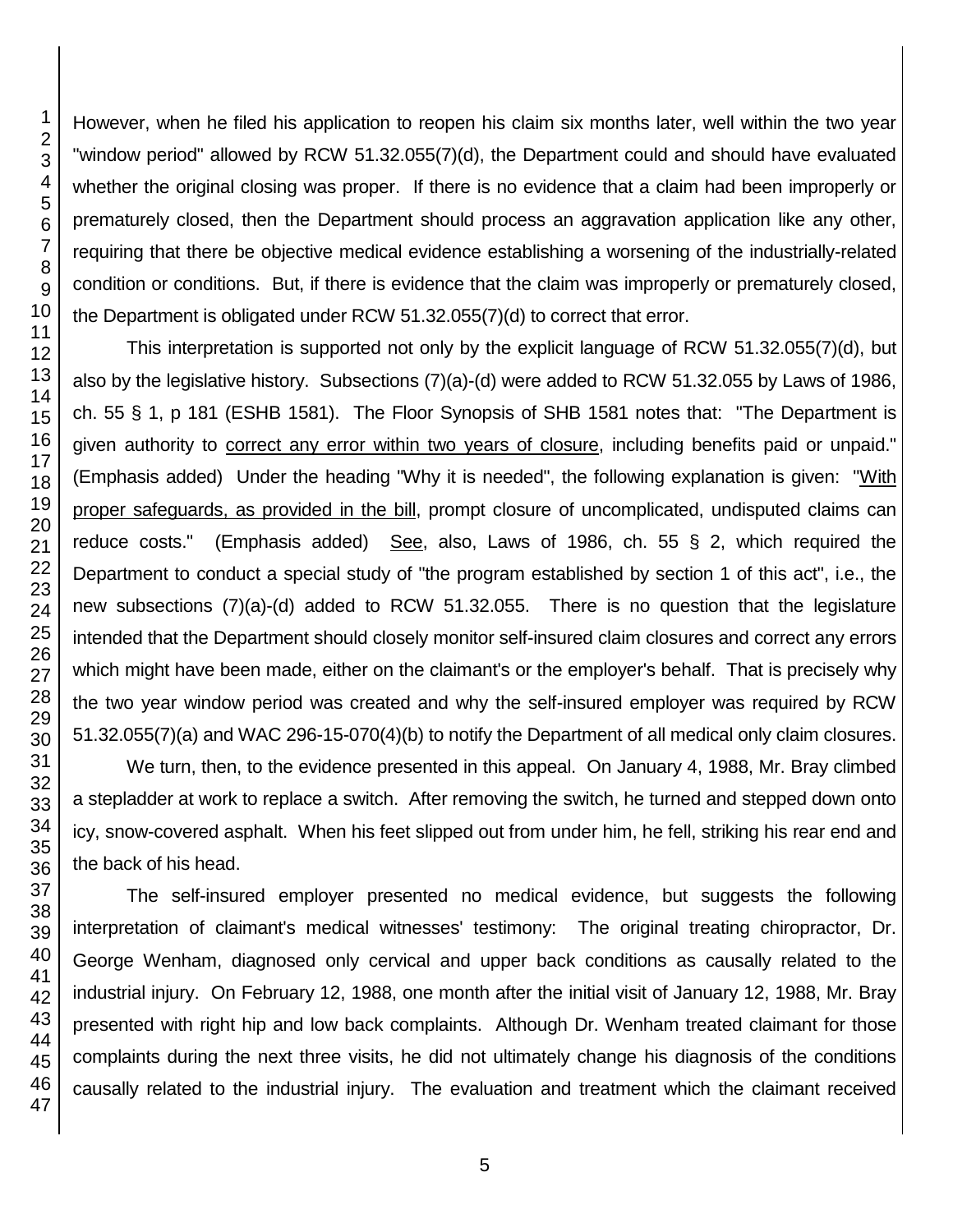beginning in the Fall of 1988 were all directed to the low back. According to the self-insured employer, Dr. Michael Martonick's and Dr. Guy Gehling's opinions that the claimant's low back condition is causally related to the industrial injury should be disregarded in favor of Dr. Wenham's initial diagnosis. The employer further argues that, since Mr. Bray's low back condition is not causally related to the industrial injury and since the medical witnesses' testimony is insufficient to prove aggravation, the claim should not reopened. The employer also objects to our addressing the question of whether Mr. Bray's claim was prematurely closed.

However, a more plausible interpretation of the evidence is that Dr. Wenham did not correctly assess the extent of Mr. Bray's problems causally related to the industrial injury when he treated him twelve times from January 12, 1988 through March 9, 1988. This, of course, presents the claimant with a difficult problem, since Dr. Wenham's x- rays and diagnoses were limited to the neck and upper back region, while the diagnostic tests performed in the Fall of 1988 were directed to the low back. thus, Mr. Bray is placed in the position of trying to compare apples with oranges. The chiropractic xray findings in early 1988 with respect to the neck and upper back simply cannot be compared with the CT scan and nerve conduction findings with respect to the low back in late 1988. Nonetheless, we find nothing in the testimony of Dr. Wenham which precludes the acceptance of Mr. Bray's low back condition as part of the residuals of this industrial injury.

Mr. Bray had seen Dr. Wenham on two previous occasions for back problems. In 1982, Dr. Wenham had provided five chiropractic adjustments to Mr. Bray for a lumbar injury. In 1984 and 1985, Dr. Wenham treated Mr. Bray for a mid back condition. Prior to this industrial injury of January 4, 1988, Mr. Bray had not received treatment since June 21, 1985.

While Dr. Wenham testified that Mr. Bray did not complain about low back problems related to the January 4, 1988 injury until February 12, 1988, one month after the initial visit, he also pointed out that he quite frequently sees such delayed complaints. Furthermore, in response to a hypothetical question asking Dr. Wenham to assume that a lumbar facet fracture had been diagnosed in the late Fall of 1988, Dr. Wenham indicated that the industrial injury "could have done it", and that "it could have easily have happened". 4/17/90 Tr. at 47.

According to Mr. Bray, by March 9, 1988, after two months of treatment (12 visits) with Dr. Wenham and no relief, he stopped treatment. On April 18, 1988, despite the fact that Dr. Wenham had not seen the claimant for over five weeks, the doctor advised the employer that he thought Mr. Bray's condition was fixed and stable and his claim was ready for closure.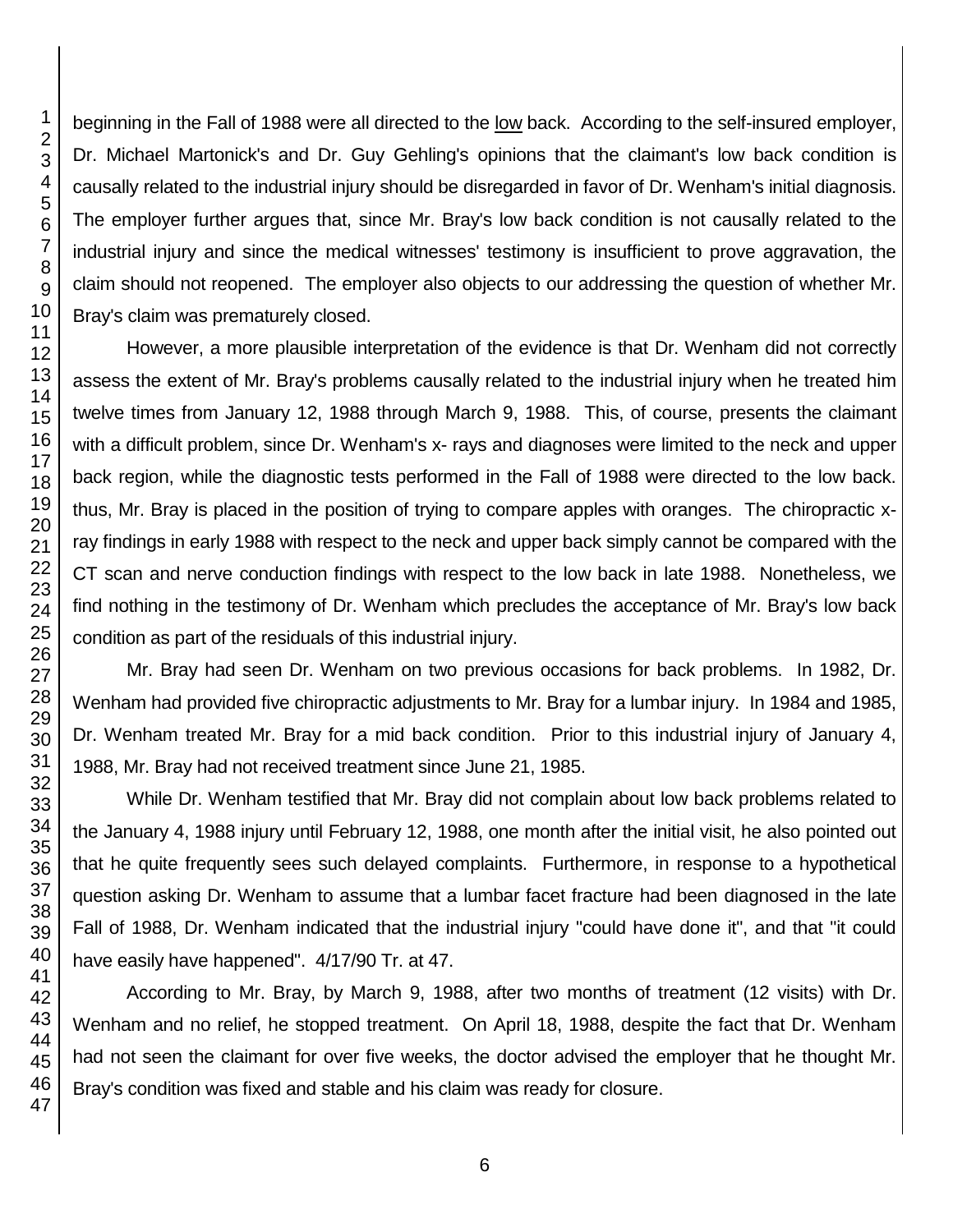Mr. Bray testified that his symptoms continued to worsen. On November 10, 1988, he saw Dr. Michael Martonick, a board-certified internist. He told the doctor of the numbness he was experiencing in his toes. Dr. Martonick referred claimant to Dr. Guy Gehling, a neurosurgeon, in December, 1988.

CT scan and nerve conduction testing were performed. Dr. Gehling diagnosed mild neurogenic claudification, mild right S1 radiculopathy and severe mechanical degenerative back pain. He believed the industrial injury exacerbated Mr. Bray's pain complaints since he believed the back and radicular leg pain occurred after the injury. While Dr. Gehling could not state more probably than not that the S1 radiculopathy was caused by the industrial injury, he did state that the facet fracture at L4-5 on the left was, more probably than not, related to the trauma.

Dr. Martonick was of the opinion that Mr. Bray's fractured facet joint at L4-5 as well as the S1 radiculopathy were causally related to the 1988 industrial injury. Dr. Martonick diagnosed degenerative arthritis but did not causally relate that condition to the industrial injury.

Dr. Martonick proceeded to file an application to reopen Mr. Bray's claim dated December 7, 1988. In his testimony, Dr. Martonick stated: "My feeling is that the claim should probably not have been closed, that the patient had an ongoing process." Martonick Dep. at 15. as the Proposed Decision and Order correctly points out, none of the expert witnesses adequately established an objective worsening of claimant's condition causally related to the January 4, 1988 industrial injury, occurring after the initial June 2, 1988 "medical only" closure.

Given the sequence of events which we have detailed, however, it seems likely that this claim was in fact prematurely closed, before the claimant's industrially-related condition had been adequately diagnosed and treated. At the very least, the Department order of April 10, 1989 is incorrect in determining that the claimant's "current condition" was not related to the industrial injury. While claimant obviously had preexisting degenerative arthritis which was not caused by the industrial injury, it is equally apparent from Dr. Gehling's testimony that his L4-5 facet fracture was causally related on a more probable than not basis to the industrial injury. Since the aggravation application was denied on the basis that claimant's low back condition was not causally related to the industrial injury, the Department order must be reversed. On remand, the Department's self-insurance section must evaluate whether Mr. Bray's claim was prematurely closed and whether the self-insured employer order of June 2, 1988 should be corrected, pursuant to RCW 51.32.055(7)(d).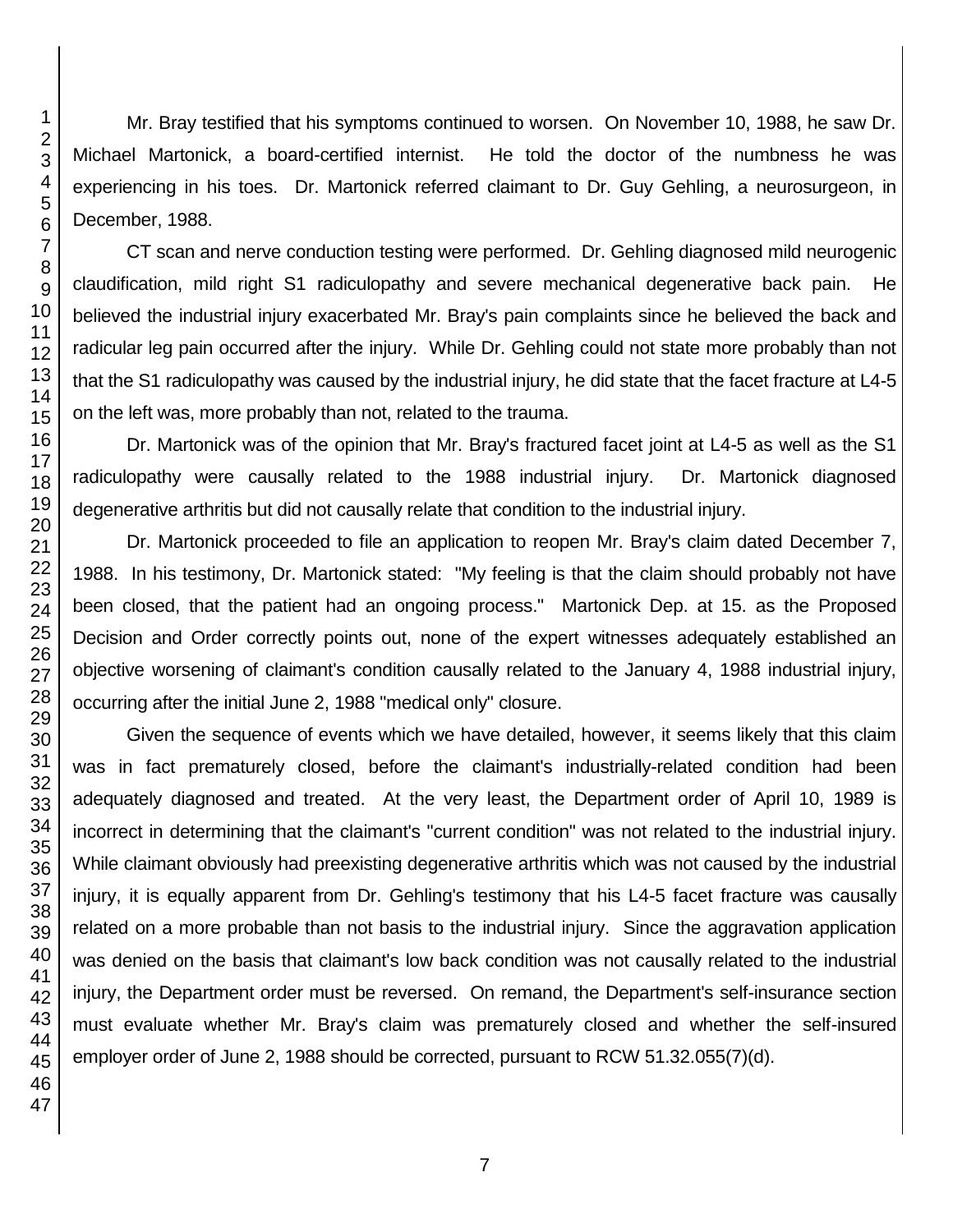## **FINDINGS OF FACT**

1. On January 21, 1988, the claimant, Noel I. Bray, Jr., filed an accident report with the Department of Labor and Industries alleging that he had sustained an injury while in the course of his employment with Louisiana Pacific Corp., a self-insured employer, on January 4, 1988. On June 2, 1988, the self- insured employer issued an Order and Notice of Claim Closure stating that the claim was closed with medical benefits only as provided. On December 12, 1988, the claimant filed an application to reopen his claim for aggravation of the condition caused by the industrial injury. On January 4, 1989, the Department denied the aggravation application for the reason that there was no adequate medical evidence that the claimant's current condition was related to the industrial injury. After a January 20, 1989 protest and request for reconsideration, the Department held the January 4, 1989 order in abeyance on February 7, 1989. On April 10, 1989, the Department issued an order affirming the January 4, 1989 order.

On June 8, 1989, the claimant mailed his notice of appeal which was received by the Board of Industrial Insurance Appeals on June 12, 1989. On June 22, 1989, the Board issued an order granting the appeal subject to proof of timeliness, assigning it Docket No. 89 2484 and directed that proceedings be held on the issues raised therein.

On July 12, 1989, the employer filed a notice of cross-appeal from the Department order of April 10, 1989. On July 28, 1989, the Board issued an order granting the appeal, assigning it Docket No. 89 2484-A and directed that proceedings be held on the issues raised therein.

- 2. On January 4, 1988 the claimant, Noel Bray, Jr., was injured when he slipped and fell stepping down from a ladder on to snow and ice-covered asphalt while in the course of his employment with Louisiana Pacific Corporation. He struck his rear end and the back of his head.
- 3. As a result of the injury of January 4, 1988, Mr. Bray experienced subluxations of C-2, T-3, T-4, T-5 and T-6 vertebrae, as well as a facet fracture of L4-L5.

## **CONCLUSIONS OF LAW**

- 1. The Notice of Appeal filed on behalf of the claimant was timely filed. The Board of Industrial Insurance Appeals has jurisdiction over the parties and the subject matter of these appeals.
- 2. Pursuant to RCW 51.32.055(7)(d), the Department should consider whether this claim was improperly or prematurely closed by the selfinsured order of June 2, 1988.
- 3. The Department order of April 10, 1989 affirming the order of January 4, 1989 which denied Mr. Bray's application to reopen his claim on the basis that there was no adequate medical evidence establishing that Mr. Bray's current condition was related to the industrial injury, is incorrect and should be reversed, and this claim is remanded to the Department with directions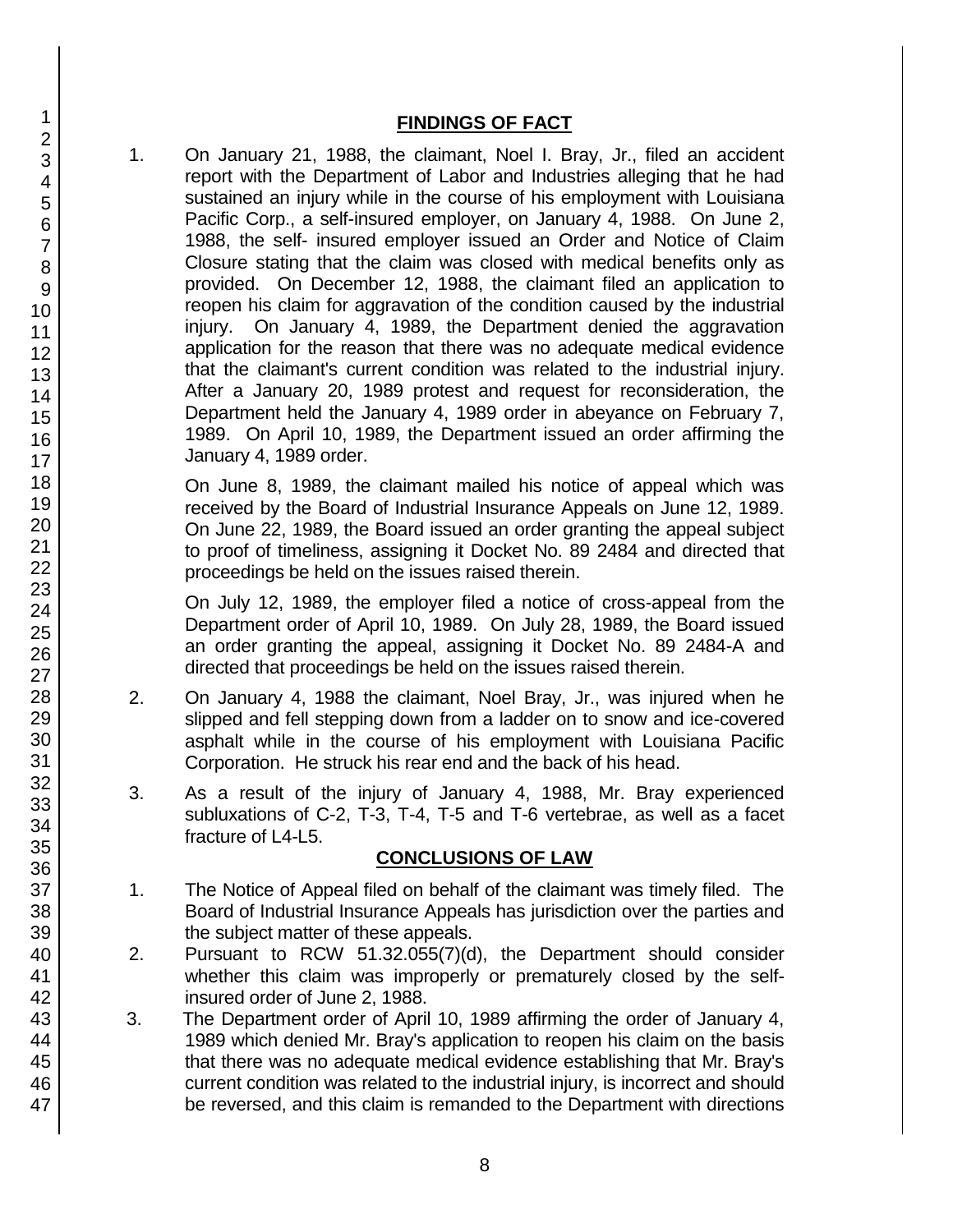to enter an order determining that conditions diagnosed as subluxations of C-2, T-3, T-4, T-5 and T-6 vertebrae, as well as a facet fracture of L4- L5, are causally related to the industrial injury of January 4, 1988. The Department is further directed to determine whether this claim was improperly or prematurely closed by the self-insured order of June 2, 1988 and to take further action accordingly.

It is so ORDERED.

Dated this 14<sup>th</sup> day of January, 1991.

#### BOARD OF INDUSTRIAL INSURANCE APPEALS

/s/\_\_\_\_\_\_\_\_\_\_\_\_\_\_\_\_\_\_\_\_\_\_\_\_\_\_\_\_\_\_\_\_\_\_\_\_\_

SARA T. HARMON Chairperson

/s/\_\_\_\_\_\_\_\_\_\_\_\_\_\_\_\_\_\_\_\_\_\_\_\_\_\_\_\_\_\_\_\_\_\_\_\_\_

FRANK E. FENNERTY, JR. Member

#### **DISSENT**

I have no quarrel with the Board majority's discussion of the underlying legal issue, i.e., whether or not the self insured's order closing this claim became a final binding order, and if not, how that impacts on the proper disposition of this case. Thus, I concur in the majority's discussion of this issue, including the effect and intent of the 1986 amendatory legislation adding subsections (7)(a)-(d) to RCW 51.32.055. Specifically, I concur in the discussion from page 2, line 20, through page 8, line 20.

It is important to note, in this regard, that subsections (7)(a)- (d) only apply to claims accepted by self-insurers after June 30, 1986 and before July 1, 1990. For claims accepted since that time period, self-insurers may n longer close claims involving temporary disability compensation, but may still close claims involving medical treatment only, subject solely to subsection (8) of RCW 51.32.055. A corollary of this, of course, is that the window period in subsection (7)(d), for Department evaluation and correction of self-insurer's claim closure orders within two years, likewise does not apply to claims accepted after June 30, 1990. Thus, the "non-finality of closure" holding here is of limited future applicability.

Where I part company with the Board majority is in its determination that this claim was "likely" prematurely closed because at least some of Mr. Bray's low back condition was related to the January 4, 1988 injury. I am completely convinced that only a neck and upper back condition was related to